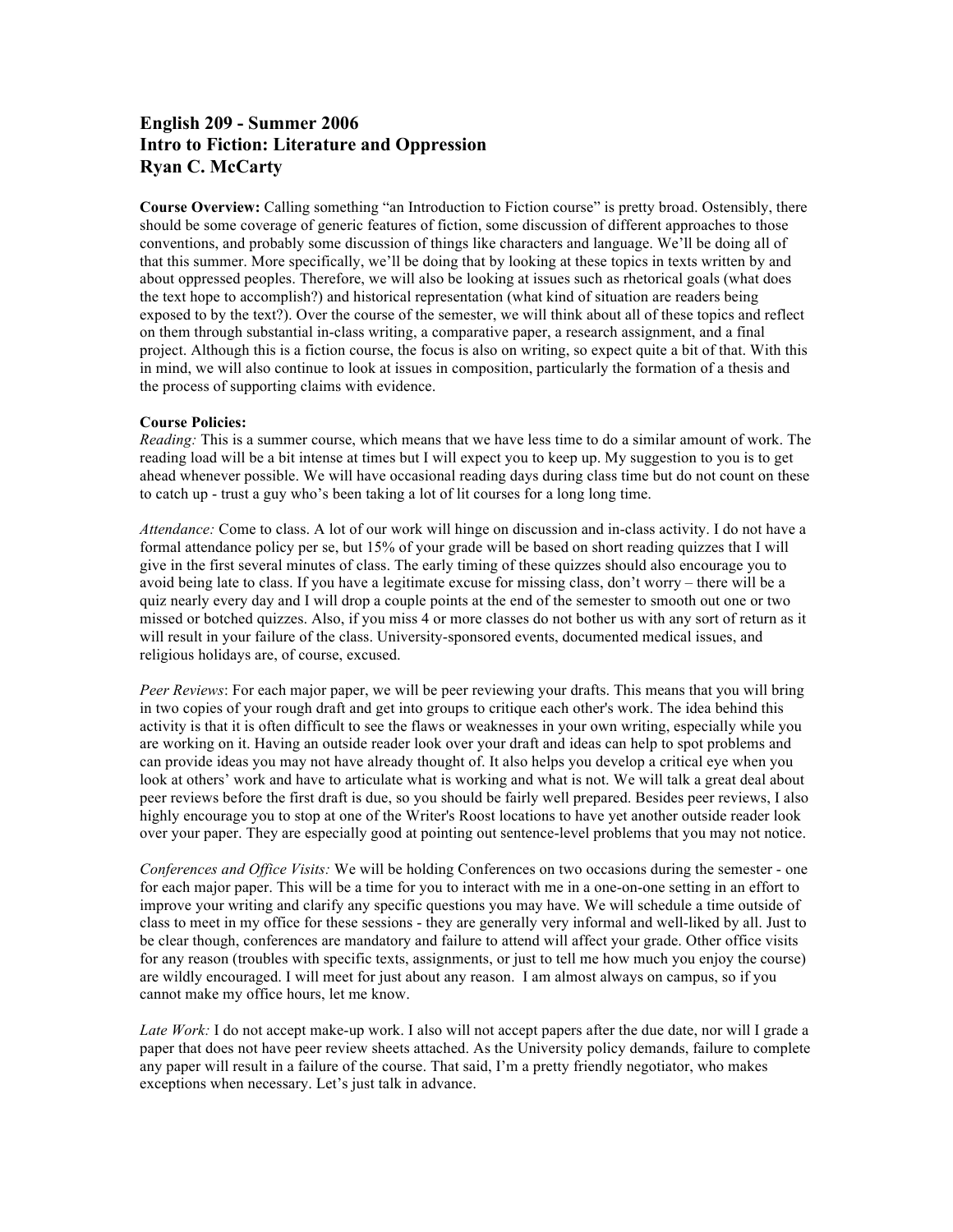*Plagiarism:* Do not plagiarize ever! I am a bit harder on plagiarism than the University. If you have questions about what constitutes plagiarism, please ask. Again - when in doubt, please ask. It's not your fault if you don't know but it is your fault if you don't ask. When we get to research-based assignments, we'll talk a bit about citation and the rest, but that's not usually what people are talking about when they talk about plagiarism, right?

The English Department says this about plagiarism:

"Stealing and passing off as your own someone else's ideas or words, or using information from another's work without crediting the source, is called "plagiarism." Some specific examples of actions that constitute plagiarism include pasting together uncredited information or ideas from the Internet or published sources, submitting an entire paper written by someone else, submitting a paper written for another class (and thus not original work), and copying another student's work (even with the student's permission). In order to avoid unintentional plagiarism and to represent your work honestly, you will need to be meticulous about giving credit to any and all sources, whether directly quoted (even a few words) or paraphrased. Because one of the goals of this course is to help you improve your writing, plagiarism hurts you as much as it does anyone. If you plagiarize another's work, you will not be receiving the needed feedback to improve your own writing. There will be a zero tolerance policy for any type of plagiarism in this class. All incidents of plagiarism will be penalized, reported, and kept on file in the English Department, the College of Liberal Arts and Sciences, and the University Provost's Office."

*Disability Statement:* The KU office of Services for Students with Disabilities (SSD) coordinates accommodations and services for all students who are eligible. If you have a disability for which you wish to request accommodations and have not contacted SSD, please do so as soon as possible. Their office is located in 22 Strong Hall; their phone number is 785-864-2620 (V/TTY). Information about their services can be found at http://www.ku.edu/~ssdis. Please also contact me privately in regard to your needs in this course. I'm interested in helping students learn, so let's talk how that works best for you.

#### **Required Materials:**

Morrison - *The Bluest Eye* Argueta - *One Day of Life* El Saadawi - *Woman at Point Zero* Soto - *Buried Onions* Coetzee - *Waiting for the Barbarians*

### Lunsford, *The Everyday Writer*

*Composition and Literature 2003-2004* (Department of English pamphlet)

#### **Grading:**

| <b>Reading Quizzes</b> | 15% |
|------------------------|-----|
| In-Class writing       | 15% |
| Comparative Paper      | 20% |
| Research Paper         | 25% |
| Final Project/Polemic  | 25% |

## **Assignments:**

*Reading Quizzes*: As I mentioned above, these quizzes will be given in the first few minutes of class and are aimed at encouraging reading for detail. Generally, they will be one or two questions and will be rather easy for anyone who read at less than a breakneck pace. I do not give retakes of quizzes if you are absent or late but don't worry - I drop a few at the end of the semester to allow for a missed class or the occasional mental failure.

*In-Class Writing:* There will be three major in-class writing assignments. These will be designed to point you toward certain areas of discussion and will (hopefully) work as building blocks for your papers.